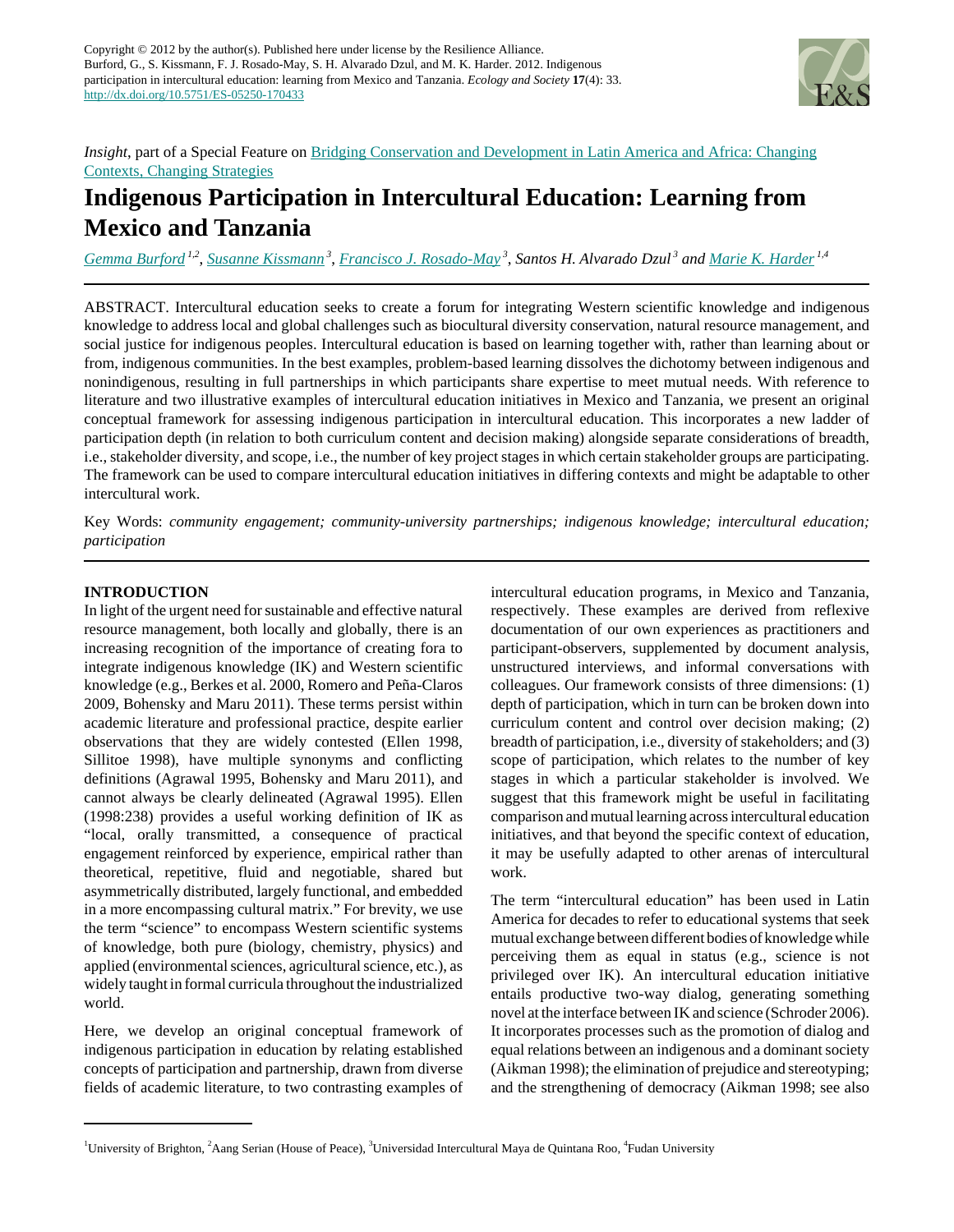Bodnar 1990; Aikman 1997; Gundara 2000). Intercultural education has been made widely mainstream in the formal tertiary education sector in Latin America, in diverse national programs, and even in a regional collaboration among five Andean countries (Pedota 2011; see also García 2005, Schmelkes 2009). In Africa, however, only isolated examples exist (e.g., Cross 2004, Carignan et al. 2005).

Intercultural education initiatives may have diverse and interrelated goals, some explicit and others tacit. Some can be linked to arguments in favor of integrating IK and science, described by Bohensky and Maru (2011). First, knowledge integration is believed to contribute to the conservation of biological, cultural, and linguistic diversity, collectively called biocultural diversity, a process in which appropriate education plays an integral role (Maffi 2001, Maffi and Woodley 2010). Second, the complementarity between IK and science has been widely used in adaptive co-management of natural resources, i.e., shared management by different stakeholders on the basis of mutual learning, for which intercultural education may be critical (e.g., Klooster 2002, Reed and Dougill 2002, Moller et al. 2004, Armitage et al. 2008, Kainer et al. 2009, Romero and Peña-Claros 2009). Third, knowledge integration has social justice implications such as affirming the autonomy, sovereignty, and identity of indigenous communities. Intercultural education has been claimed to improve the equity of relations between indigenous and dominant societies; to reduce prejudice and stereotyping; to strengthen democracy; and to assist nonindigenous actors to accept social and environmental responsibilities (Agrawal 1995, Aikman 1997, 1998, Gundara 2000, Murphy-Graham 2007, Honeyman 2010).

Intercultural education is not merely the process of *learning about* indigenous societies while reinforcing discourses of traditionality, e.g., by writing about the respective societies in the past tense, implying homogeneity of culture, and perpetuating racist stereotypes (Campbell and Marshall 2003, Ninnes 2000). Nor is it equivalent to *learning from* indigenous societies while still using deprecatory terminology and implicitly accepting the superiority of the nonindigenous (e. g., Ojating 1997). Rather, the ideal of intercultural education is to dissolve dichotomies between cultural groups, illustrate common challenges facing humanity, and empower participants to address these challenges by creating new, shared knowledge and world views (Aikman 1998). Intercultural education can thus be understood as a new stage in the evolution of relations between indigenous and nonindigenous societies, which we describe as *learning together.*

## **Dimensions of a participation framework**

A principal foundation of intercultural education is meaningful participation, a subject that is increasingly creating an interface among academic disciplines. Conventional disciplinary boundaries often obscure the commonalities between such emerging fields as adaptive (co)-management of natural resources (Ruitenbeek and Cartier 2001, Klooster 2002, Moller et al. 2004), participatory community planning (Chambers 1997), community-based participatory research (Cornwall and Jewkes 1995, Powers et al. 2006), and participatory monitoring and evaluation (Crishna 2007). The concept of participation as a continuum, for example, is separately described in the respective contexts of adaptive management by Taiepa et al. (1997), participatory monitoring and evaluation by Cousins et al. (1996), and community-based participatory research by Naylor et al. (2002), yet these authors do not cite one another.

The idea of a ladder of participation, ranging from tokenistic consultation at one extreme, through stages of cooperation and partnership, to full control of decision making and ownership of the process by local stakeholders at the other, was first described by Arnstein (1969). Different typologies of the depth of participation (i.e., the extent of local ownership and control) have since been proposed by Biggs (1989), Hart (1992), Hanley et al. (2004), and most recently, Daigneault and Jacob (2009), who apply a quantitative rating scale to measure participation depth by focusing specifically on control over decision making. These typologies can provide new insight into the literature on indigenous participation in education. If a learning-about-indigenous-societies approach constitutes participation at its most superficial level, and learning from indigenous societies can be regarded as an intermediate level, intercultural education as learning together exemplifies a deep level of participation in which the process in question is not imposed upon indigenous communities but co-designed with them.

It is important to note that participation is dynamic in nature: The extent of involvement of a particular stakeholder or group of stakeholders can vary throughout the life cycle of a program (Naylor et al. 2002, Daigneault and Jacob 2009). By identifying key decision-making stages within a program, it is possible to quantify not only the depth of participation at each stage (Naylor et al. 2002), but also the number of key stages in which certain stakeholders are participating (Daigneault and Jacob 2009). Here, we refer to the "number of key stages" indicator as the scope dimension of participation, although Daigneault and Jacob (2009:338) call this "extent of involvement".

A further dimension is the breadth of participation within a community, which ranges from "restriction to primary users" to "inclusion of all legitimate groups" (Cousins and Whitmore 1998:10). The assumption that one or a few people can adequately represent the views of a whole community has been widely challenged (Cornwall and Jewkes 1995; see also Castleden et al. 2008, MacLean et al. 2009), and a study of participatory health research in Native American communities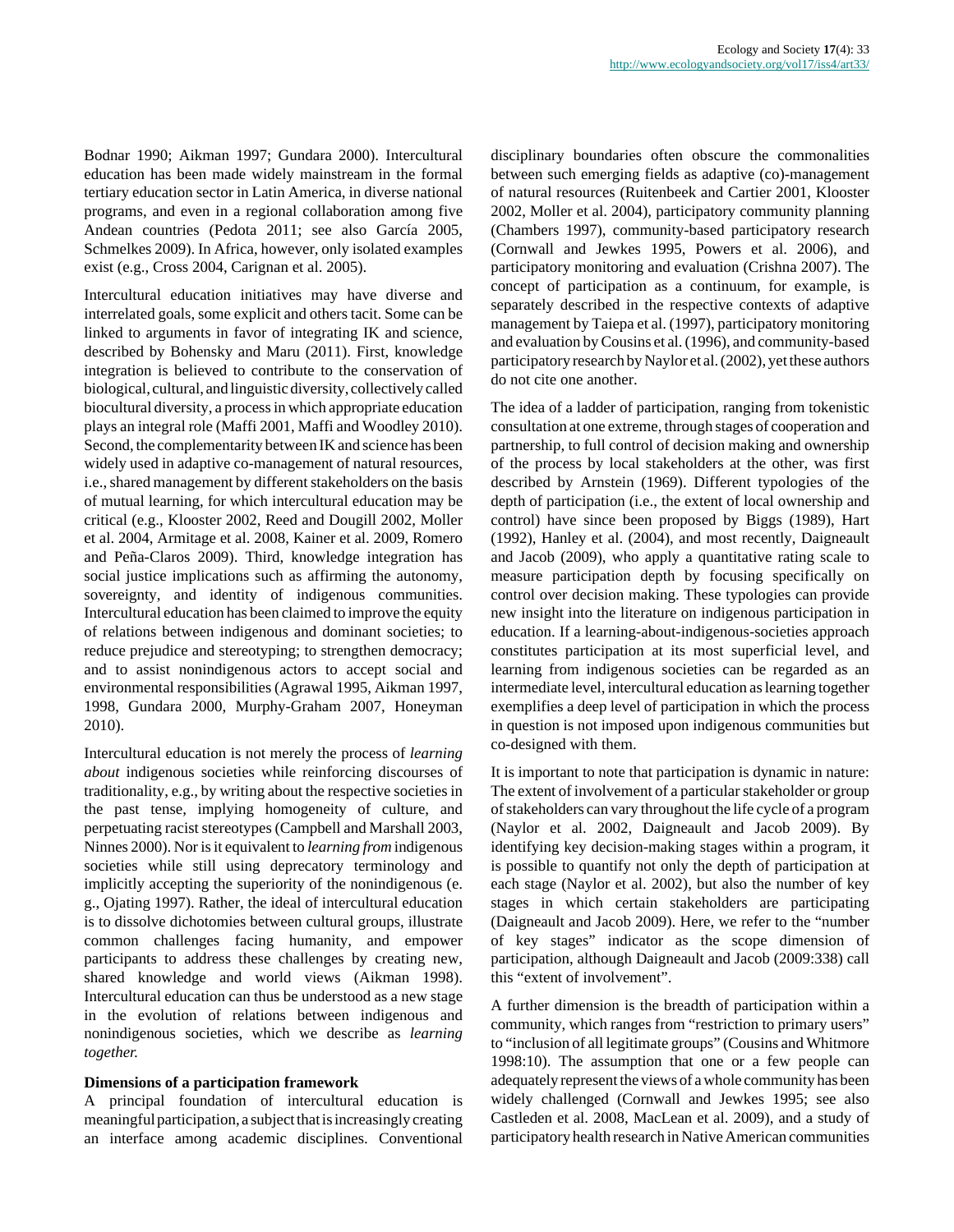highlights the challenges of sustaining deep levels of participation among a broad stakeholder population (Peterson 2010). While breadth, like depth, is best characterized as a continuum (Cousins et al. 1996), it is possible to quantify it by identifying possible categories of stakeholders and asking how many of them are actually represented in a given program (Daigneault and Jacob 2009). We use our examples to identify relevant categories of stakeholders associated with intercultural education initiatives.

Finally, the quality of the participatory process requires consideration. Although Arnold and Fernandez-Gimenez (2007:483) use the term "quality" to encompass both participation breadth and "the sincerity and thoughtfulness of participant engagement", we suggest that quality is a separate dimension from breadth and the two should not be conflated. Intangible attributes such as sincerity are difficult to quantify; although some progress has been made recently in developing methodologies for measuring ethical and spiritual values (Podger et al. 2010, Burford et al. 2013), a detailed examination of such approaches is beyond the scope of this paper. Thus, without diminishing the importance of sincerity and thoughtfulness, we present an initial conceptual framework focusing on the tangible dimensions of depth, scope, and breadth.

# **Community-university partnerships: co-creation of knowledge**

Further relevant insights can be drawn from another emerging area of study that examines the growing trend for universities and communities to establish partnerships based on a joint program of work that "meets mutual needs and draws on mutual experience and expertise" (University of Brighton, *unpublished manuscript,* cited in Laing and Maddison 2007:16; see also Hart et al. 2007). Although the term "community-university partnerships" has arisen out of research in the United Kingdom, United States, and Australia, the concept itself bears many similarities to the Latin American model of intercultural universities (Pedota 2011). Such partnerships can result in the generation of a distinctive mode of knowledge, which is simultaneously problem-based, change-oriented, heterogeneous, transdisciplinary, peerreviewed, and crucially, co-produced by the university and the community (Gibbons et al. 1994, Hart et al. 2007). As defined by Boud and Feletti (1998), problem-based learning is an approach in which the curriculum is centered around key problems in professional practice, rather than starting from disciplinary knowledge.

We suggest that this type of learning partnership can be viewed as the culmination of indigenous participation in education. It represents a stage in which dichotomies between indigenous and nonindigenous actors are erased through a focus on problem-based learning for biocultural diversity conservation and/or natural resource management. This creates a community of co-learners, contributing their respective insights toward the accomplishment of mutually agreed goals.

# **ILLUSTRATIVE EXAMPLES**

# **Intercultural Maya University of Quintana Roo, Mexico**

## *Context*

As in other parts of Mexico, conservation failures in Quintana Roo are evident from a significant annual biodiversity loss that threatens ecosystem resilience (Geoghegan et al. 2001, Schmook and Vance 2009). In line with national policies, the state has both a system of Natural Protected Areas and a parallel natural resource management system based on *ejidos,* which are communities with a system of cooperative land tenure (Assies 2008). *Ejidos* represent 80% of the state's local forest resources and are largely composed of indigenous populations (Primack et al. 1999). Whereas management of Natural Protected Areas is guided by the Western concept of carrying capacity, indigenous *ejidos* rely on concepts such as *Ka´anan Kax,* or care of the forest for future use, in which management includes a larger world view of the human community as an integral part of the natural community. In *ejidos,* natural resource management is accompanied by a system of social support and participation by various community stakeholders (e.g., Ellis and Porter-Bolland 2008), and strategic decisions are made according to the community's perception of environmental changes and the needs generated by climatic conditions (de Janvry et al. 1991). In spite of the growing recognition that indigenous *ejidos* can be as effective as protected areas in preventing deforestation, and sometimes even more so (Primack et al. 1999, Ellis and Porter-Bolland 2008), most of the training for policy makers in natural resource management in Quintana Roo remains biased toward the Western scientific system of knowledge construction.

In 2001, the second article in Mexico's national constitution was revised to recognize indigenous heritage as fundamental to the identity of the nation. This substantially changed the State's relationship to indigenous communities, recognizing them as active rather than passive players in society, and laid the foundations for the Intercultural University System. The intercultural model provides fora to bring together the Western scientific knowledge of conventional universities and the indigenous knowledge of Mexico's various ethnic groups to expand possibilities for equitable and sustainable development (Casillas-Muñoz and Villar 2006, Schmelkes 2009). The Intercultural Maya University of Quintana Roo (UIMQRoo) is the seventh of eleven intercultural universities established in areas with high concentrations of indigenous populations throughout the country.

# *Description of the program*

The underlying theoretical assumption of the UIMQRoo educational model is that there are different forms of learning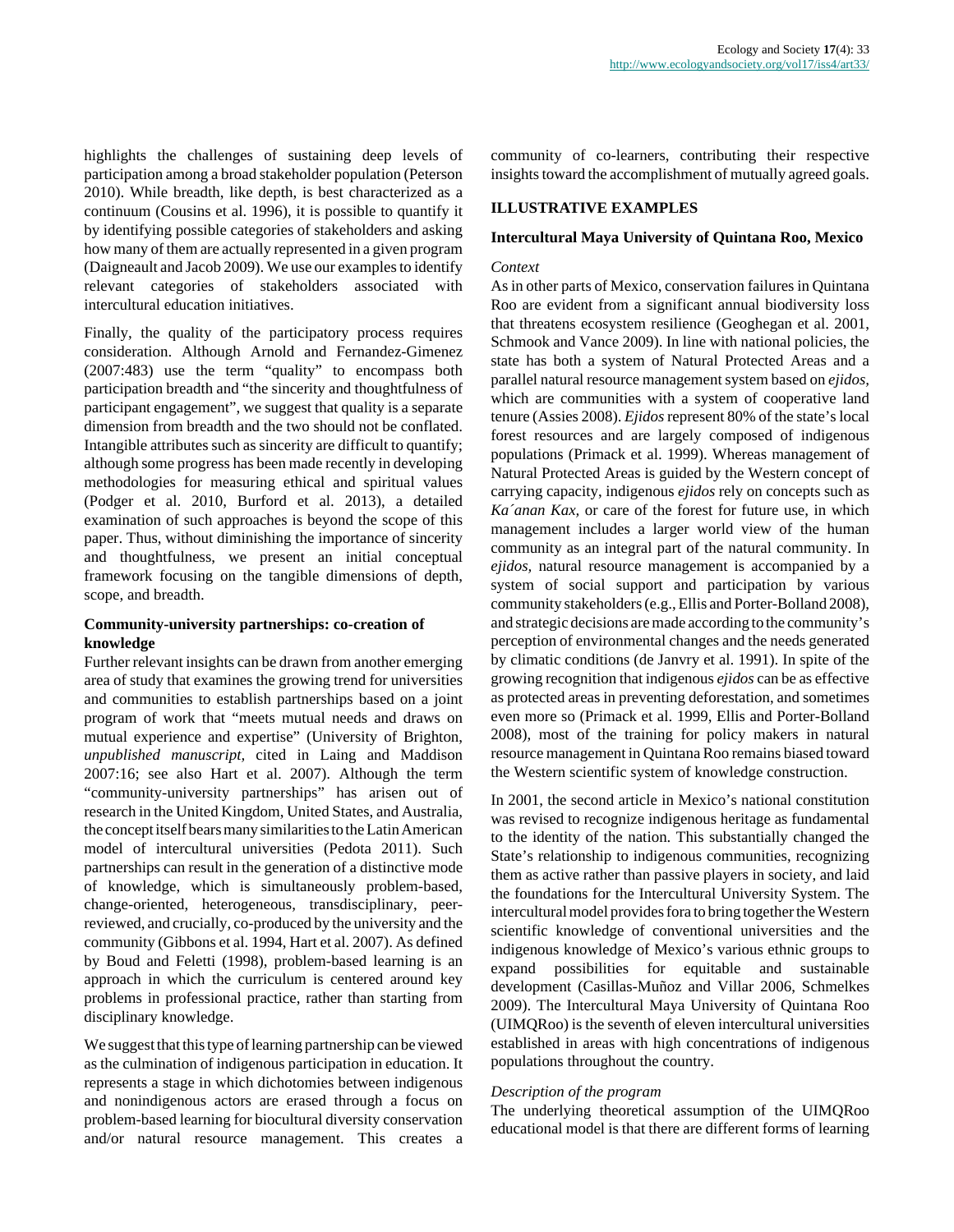and thus different systems of construction of knowledge (Aguilar Pérez and Ortega Pérez 2008, Pérez Tamayo 1998). Their coexistence and interaction can provide a legitimate space to generate new knowledge and strategies for addressing local and global challenges. An example is the creation of the field of agroecology by integrating conventional ecology with Mayan knowledge of traditional agricultural systems (Gliessman 2007).

Institutionalizing the intercultural model is achieved through various policies and practices. Trans-disciplinary collaborations between faculty members are strongly encouraged, and each course provides space to examine the subject from an intercultural perspective. Because language reflects the knowledge, values, and concepts of a culture, all undergraduate students take at least two years of Maya, the language in which the local culture constructs its knowledge, as well as two years of English as the international language of scientific communication. A cornerstone of the model is the Community Linkages Course, taught during summer semesters, in which students apply insights and knowledge gained through the lens of interculturality during earlier semesters. Students work on sustainable development projects in rural communities (often their own), and can either choose to adopt a participatory action research methodology (Rodríguez Gabarrón and Hernández Landa 1994, Ataöv et al. 2010; see also Bradbury-Huang 2010) or a conventional academic approach. Project development is a collaborative process in which students, faculty, and community members share their respective experiences and expertise to ensure that the projects address local needs and challenges. Field experiences are often incorporated into teaching or further research.

The extent of local ownership of the UIMQRoo educational process is evident from its three distinct approaches to incorporating indigenous knowledge. First, community members selected on the basis of knowledge and experience are engaged as members of key committees, whose roles include hiring faculty, selecting students for admission, and assessing student theses. Second, *sabios locales,* or local wise persons, recognized by the community for their knowledge of a particular area, participate in teaching and are encouraged to collaborate in student and faculty-led research. They have recently been accorded the same status within the university as conventionally trained faculty members. In the first year of the required summer field course, students write personal histories about individual *sabios locales,* who in turn become a potential resource for their projects. A third opportunity for the integration of local knowledge is provided by *abuelos(as) tutores,* or mentoring elders, selected by each new student on enrollment to guide him or her in learning the Maya language and appropriate behavior in community settings. University

professors who teach Maya take into account the opinion of *abuelos(as) tutores* in assigning grades.

## *Outcomes*

Data indicate promising potential positive effects of the UIMQRoo educational model on sustainable development and resource management policies and practices in the region. For example, among the first graduating class in 2011 in the area of agroecology, all 44 student research or development projects (defined with community input) were directly linked to conservation or sustainable development topics. These included analysis and implementation of environmental and conservation policies (9%), environmental education (14%), agroecological production of local species (33%), and documenting, promoting, or building upon traditional production practices or uses of plants and animals (44%). The majority of these projects (56%) involved substantial use of local knowledge. Of the 105 graduates across all courses, 52% have already found employment, all in the public sector, and 73% of those employed report moderate to extensive application of the knowledge they acquired at university.

#### **Noonkodin Secondary School, Monduli, Tanzania**

#### *Context*

In Tanzania, colonial perceptions of conservation as the construction of a dehumanized African wilderness have promoted dispossession of local communities from ancestral lands (Adams and McShane 1992). The Maasai are the most severely affected ethnic group, with an estimated 59% of the Maasai Steppe ecosystem under conservation management regimes, and 30% comprising protected areas from which people are excluded (Sachedina 2008). Although communitybased conservation has become fashionable in recent years, attracting large-scale funding from bilateral donors (notably USAID) and international nongovernmental organizations such as the African Wildlife Foundation and Frankfurt Zoological Society, it has been suggested that these programs may not be all that they seem. Sachedina (2008), for example, criticizes the African Wildlife Foundation for creating an illusion of local support for conservation projects that are in reality highly unpopular while also concentrating wildlife tourism revenues in the hands of local elites (see also Igoe and Croucher 2007, Fine 2008, Igoe 2010). Goldman (2001) comments that the current community-based conservation structure in the Maasai ecosystem focuses on education and training from a Western scientific perspective while neglecting indigenous knowledge.

Post-independence policies in Tanzania strongly promoted national unity and a modernist vision of development, attempting to eliminate ethnic differences by law. Pastoralist and hunter-gatherer communities were criticized for holding the country back (Ivaska 2004), and forced resettlement of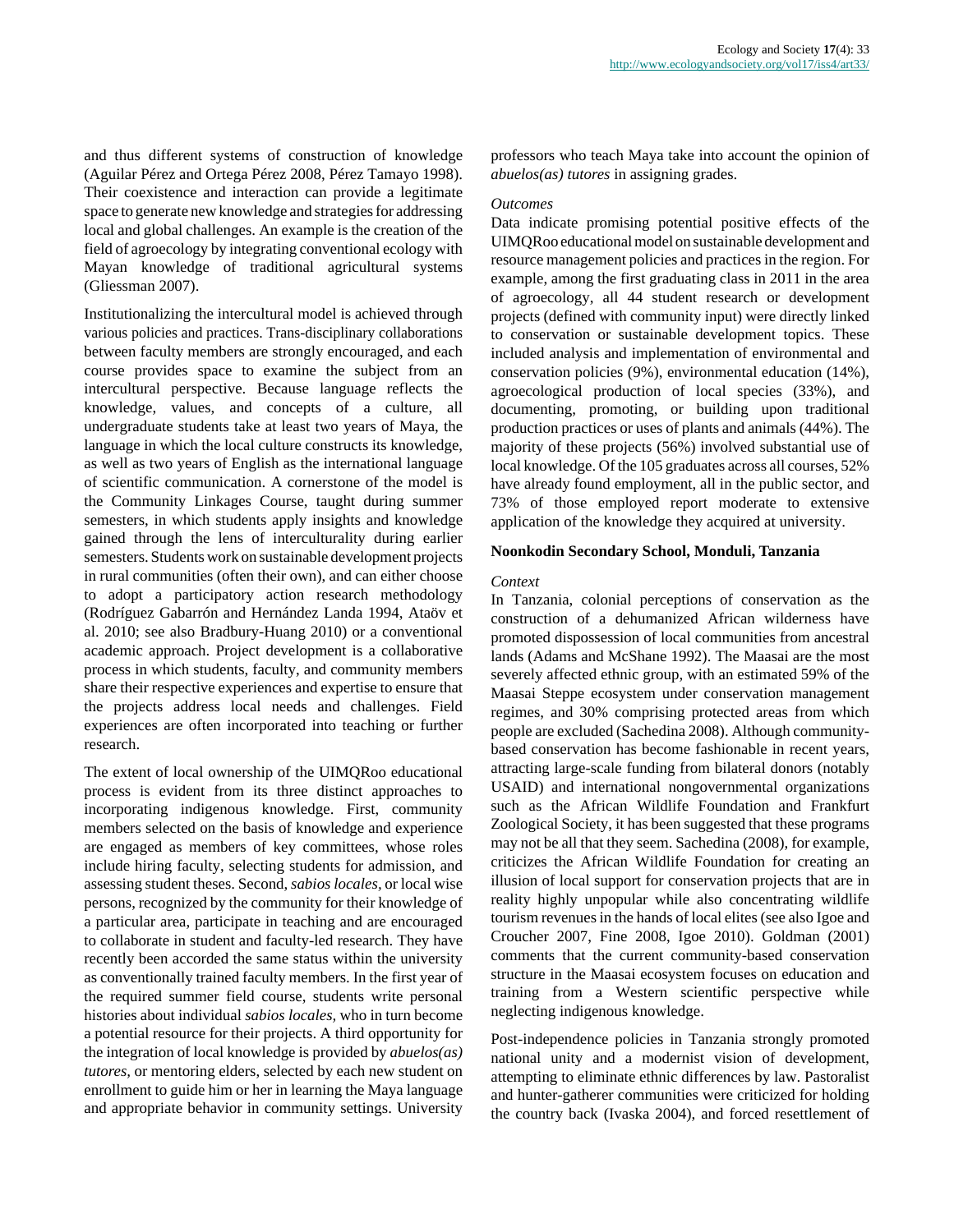Maasai into socialist agricultural villages (Ndagala 1982, Scott 1998) was accompanied by unsuccessful attempts to outlaw their distinctive style of dress (Ivaska 2004, Schneider 2006). The influence of Christianity (Burford 2002, Hodgson 2005) and the loss of livestock to disease (McCabe 2003) also contributed to transitions from pastoralism toward other subsistence strategies such as agriculture, tourism, and urban employment. Formal education continues to emphasize nonindigenous knowledge while preventing Maasai youth from participating in indigenous educational activities, resulting in alienation from cultural norms and values (Håkansson 2001) and the loss of context-specific ecological knowledge (Becht and Ho 2009).

## *Description of the program*

Noonkodin Secondary School, located in a Maasai-dominated rural district of Tanzania, was established by the nongovernmental organization Aang Serian (House of Peace) to bridge the gap between indigenous and Western knowledge, worldviews, and pedagogies, and to conserve biocultural diversity (Burford et al. 2003, Burford and Ole Ngila 2006, FitzGerald 2008). The school currently has approximately 230 students, mainly in the 14–18 age range, although there is a sizeable minority of mature students. Alongside the Tanzanian national secondary curriculum, Noonkodin offers a structured but nonexamined co-curricular program in which participants learn the histories, oral literature, traditional cultural practices, and ethnobotanical knowledge of their respective ethnic groups. Course topics were selected through a multi-year process of consultation between indigenous and nonindigenous members of Aang Serian (United Nations Environment Program 2003).

Regular seminars are based on interactive discussions, led by a trained facilitator, in which learning is achieved through the exchange of ideas and experiences. However, an integral part of the Noonkodin co-curricular program is student-led field research (Burford et al. 2003, Burford and Ole Ngila 2006). After training in interviews and freelist analysis (Martin 2004), the students conduct their own investigations in neighboring communities, interviewing parents and other local elders. In one such project in August 2009, students compared the knowledge of their peers with that of community elders with respect to the preparation and uses of five salient medicinal plants. The results showed that local students possessed only 48% of the knowledge held by community elders about the five plants, and nonlocal students as little as 37% (Becht and Ho 2009). Although in this analysis it was difficult to disaggregate the effects of knowledge erosion from normal age-related effects (see also Zent 2001), local elders also reported in interviews that both breadth and depth of ethnobotanical knowledge among youth had declined in comparison with that of earlier generations.

In response to these findings, the focus of the Noonkodin student field program has shifted toward the large-scale documentation of Maasai health traditions. The Maasai Medicines Documentation Program has been established as a multi-year collaboration between Noonkodin School, the Traditional Medicine Research Department of Tanzania's National Institute for Medical Research, Luther College (Decorah, Iowa, USA), and Osero Forest Clinic and African Living Spa (Bodeker and Burford 2008), an integrated health facility owned and operated by a safari lodge in Ngorongoro, Tanzania. The project was co-designed by stakeholders from all participating institutions. Its aim is to collect information on the uses, formulations, and conservation status of local medicinal plant species. The knowledge of these plants is acknowledged as the intellectual property of the participating Maasai communities, and dissemination of findings will be restricted to project partners and named community representatives, who will receive training in access and benefit-sharing issues. The expertise of Luther College students, National Institute for Medical Research staff, and Osero healers is used to build capacity among Noonkodin students and graduates. A laboratory research project has been initiated to explore the feasibility of developing soaps and skin creams from sustainably harvested medicinal plants.

#### *Outcomes*

An important outcome for biocultural diversity conservation is the documentation of 20 medicinal plants in a booklet incorporating color photographs, plant descriptions, detailed information on preparations and uses (including dosage, cautions, and side-effects), and other relevant details. This ongoing activity generates not only a permanent written record of indigenous health knowledge, but also a comprehensive praxis-based training program for participating students. Several promising product samples have been obtained through laboratory studies, although production has yet to be scaled up.

An evaluation of the Noonkodin program was recently initiated, using a values-based indicators approach (Podger et al. 2010, Burford et al. 2013) to compare the values, attitudes, and behavior of Noonkodin students with those of students at two mainstream secondary schools. Preliminary results are encouraging, suggesting that Noonkodin students are learning to challenge stereotypes, think critically, and construct new knowledge to address sustainability challenges. The school headmaster commented in an unstructured interview on the high standards of discipline and the atmosphere of harmony and mutual understanding among the students, which he attributed to the intercultural awareness raised by the cocurricular program. We acknowledge, however, that there may be alternative explanations such as cultural factors, the remote location of the school, or the individual personalities of senior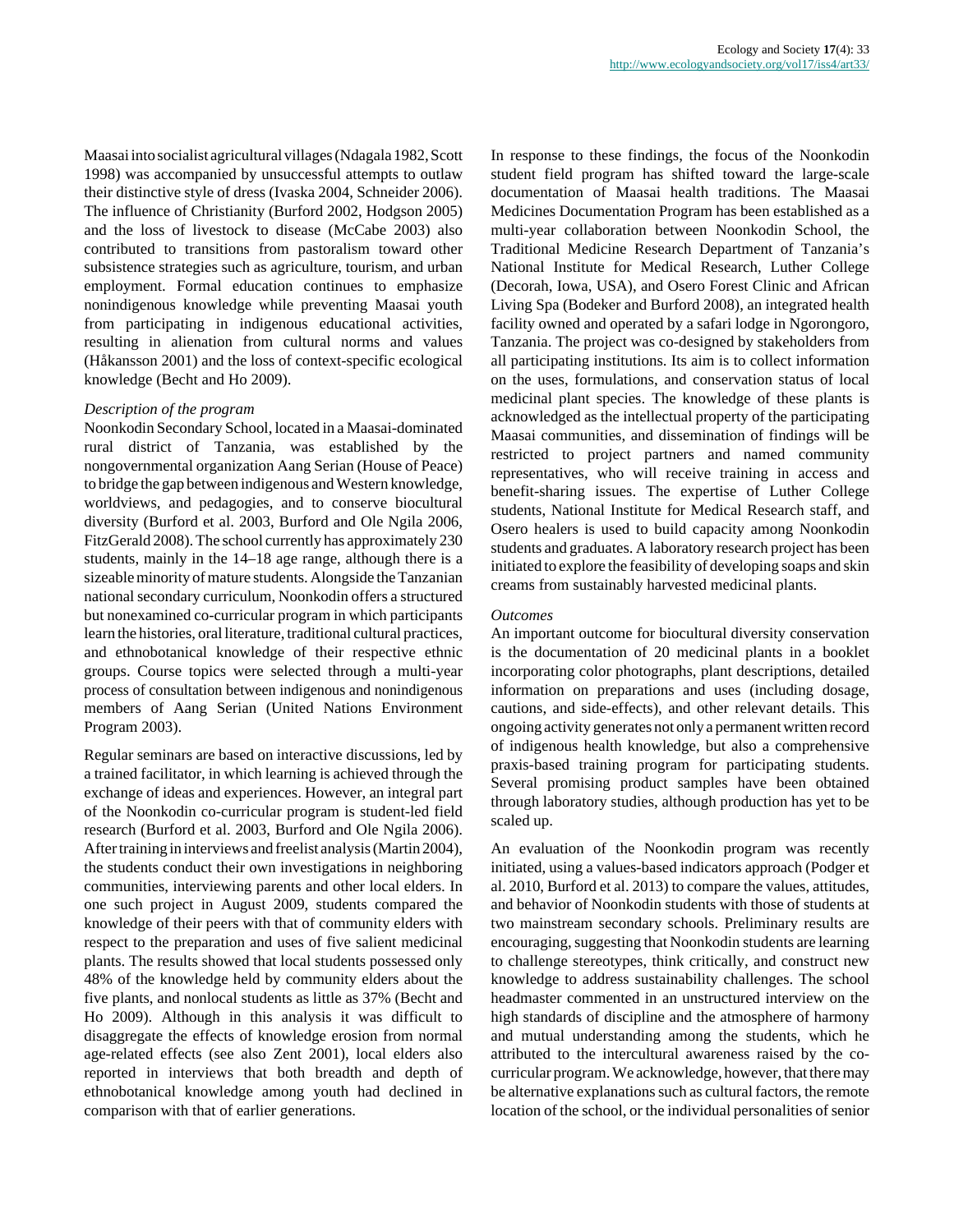## **Fig. 1.** A ladder of indigenous participation in intercultural education.



staff. A study has recently been launched to compare the ethnobotanical knowledge of participating students and nonparticipating Maasai youth of a similar age within the local area.

## **DISCUSSION**

## **Toward a conceptual framework of participation in intercultural education**

Both of our examples simultaneously illustrate depth, breadth, and scope of local participation. An important observation in both examples is the presence of individuals who are members of multiple constituencies such as indigenous community members who are employed as education professionals. These individuals take on a boundary-spanner role: translating between partners, aligning differing world-views, and helping to resolve any conflicts arising at the interface between

knowledge systems (Wenger 1998, Hart et al. 2007). This role can also be played by professionals trained in facilitation and conflict resolution, as illustrated by the UIMQRoo model, in which all students are required to take a course in these subjects, and in which a culture of facilitation is actively pursued in all meetings.

We can construct a novel ladder of participation (Arnstein 1969) to describe different levels of indigenous participation in educational initiatives, using curriculum content and indigenous involvement in decision making as complementary indicators of participation depth. We distinguish the acknowledgement (learning about) and engagement (learning from) approaches, described above, from interculturality (learning together) and full partnership (learning as one) models illustrated in the examples (Fig. 1).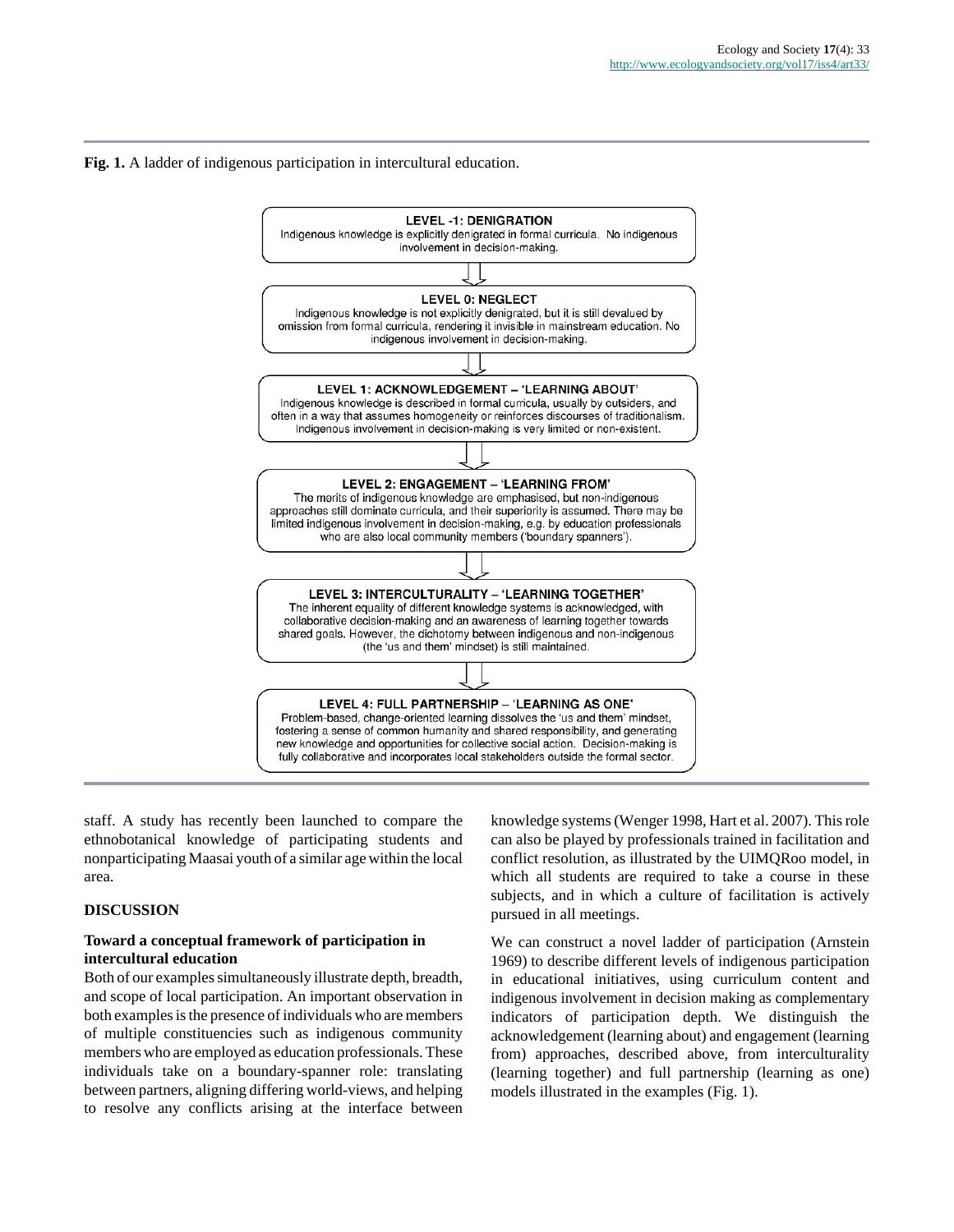| Decision-making stage | Definition in participatory evaluation literature<br>(Daigneault and Jacob 2009) | New definition for intercultural education                                                                                 |
|-----------------------|----------------------------------------------------------------------------------|----------------------------------------------------------------------------------------------------------------------------|
| 1. Initiation         | Set questions and issues for evaluation and definition                           | Identify needs and goals                                                                                                   |
| 2. Design             | Design the methodology [of evaluation]                                           | Design the curricula and research projects                                                                                 |
| 3. Implementation     | Collect and analyze data                                                         | Implement teaching, facilitation, and/or research activities                                                               |
| 4. Reflection         | Formulate judgments and recommendations                                          | Assess individual projects and evaluate overall program                                                                    |
| 5. Communication      | Report and disseminate evaluation findings                                       | Communicate findings and achievements (e.g., to policy makers,<br>donors, prospective students, and/or the general public) |

**Table 1.** Key decision-making stages in intercultural education.

The UIMQRoo model illustrates what we have termed level 3 (learning together) and is approaching level 4 (full partnership), although some challenges of professional certification for *sabios locales* remain. At Noonkodin, the intercultural program itself similarly exemplifies level 3. Importantly, however, this program has no official recognition or accreditation and is taught separately from the national curriculum. The dichotomy between indigenous and nonindigenous knowledge is maintained, with the latter afforded higher status by students and staff because it leads to recognized qualifications. We can thus rate overall participation depth, across the whole school, as level 2 (learning from indigenous knowledge).

Breadth of participation is demonstrated in the efforts of both institutions to engage with the wider community by promoting student research projects that are directed by local needs and priorities. Following Daigneault and Jacob (2009), we can identify four broad categories of relevant stakeholders: policy makers, implementers (educators), beneficiaries (students), and civil society (local communities). However, identifying indigenous stakeholders is complicated by the existence of boundary spanners in each category, rendering direct comparisons of participation breadth nearly impossible. Nonetheless, an important observation is that in Mexico, there is extensive participation in intercultural education by policy makers and other key decision makers, especially at the dissemination stage. However, in Tanzania, the intercultural program is unaccredited, and participation of decision makers is extremely limited. We speculate that the respective political and historical contexts of conservation in Mexico and Tanzania might be an important factor underlying this difference.

Scope of participation refers to the number of key stages in which certain individuals, or categories of individuals, are actively engaged in decision making. By analogy with Daigneault and Jacob (2009), we propose that an intercultural education program can be understood to consist of five distinct stages: (1) initiation (identification of need); (2) design (construction of curricula and/or problem-centered learning exercises); (3) implementation of teaching, facilitation, and/ or research activities; (4) reflection (individual assessment and

overall program evaluation); and (5) communication of program outputs, e.g., to policy makers, donors, prospective students, and the public (Table 1).

At UIMQRoo, community members outside the formal education sector are involved in student projects at all five stages. At Noonkodin, conversely, community elders (with the exception of boundary spanners) participate actively at the implementation stage but have limited involvement in other stages (Table 2).

# **Evaluating intercultural education**

We have presented preliminary evidence supporting the argument that intercultural education can make important contributions to resource management and biocultural diversity conservation. Recent graduates of the UIMQRoo program are incorporating their learning extensively into public sector development and conservation programs. At Noonkodin, medicinal plant knowledge is being rigorously documented and acquired by younger generations. A systematic approach to monitoring and evaluation is now needed in both cases, not only to deepen understanding of these outcomes, but also to evaluate the third broad goal of knowledge integration: achievement of social justice.

One evaluative approach that may prove helpful in this respect is utilization-focused evaluation, which demands explicit consideration of who the evaluation is for and what they intend to do with it (Patton 1999, Donaldson et al. 2010). At its best, utilization-focused evaluation can become an iterative process incorporating reflective learning and feedback loops at all stages (Crohn and Birnbaum 2010, Flowers 2010), which appears ideally suited to intercultural education. The Noonkodin example also illustrates the potential of localizable values-based indicators (Podger et al. 2010, Burford et al. 2013) for the evaluation of intangible justice-related outcomes of intercultural education such as strengthening democracy, enhancing mutual respect, or empowering indigenous youth, which may be problematic to assess through conventional methods. A similar approach is now being developed at UIMQRoo, learning from the Tanzanian experience and adapting it to the new context.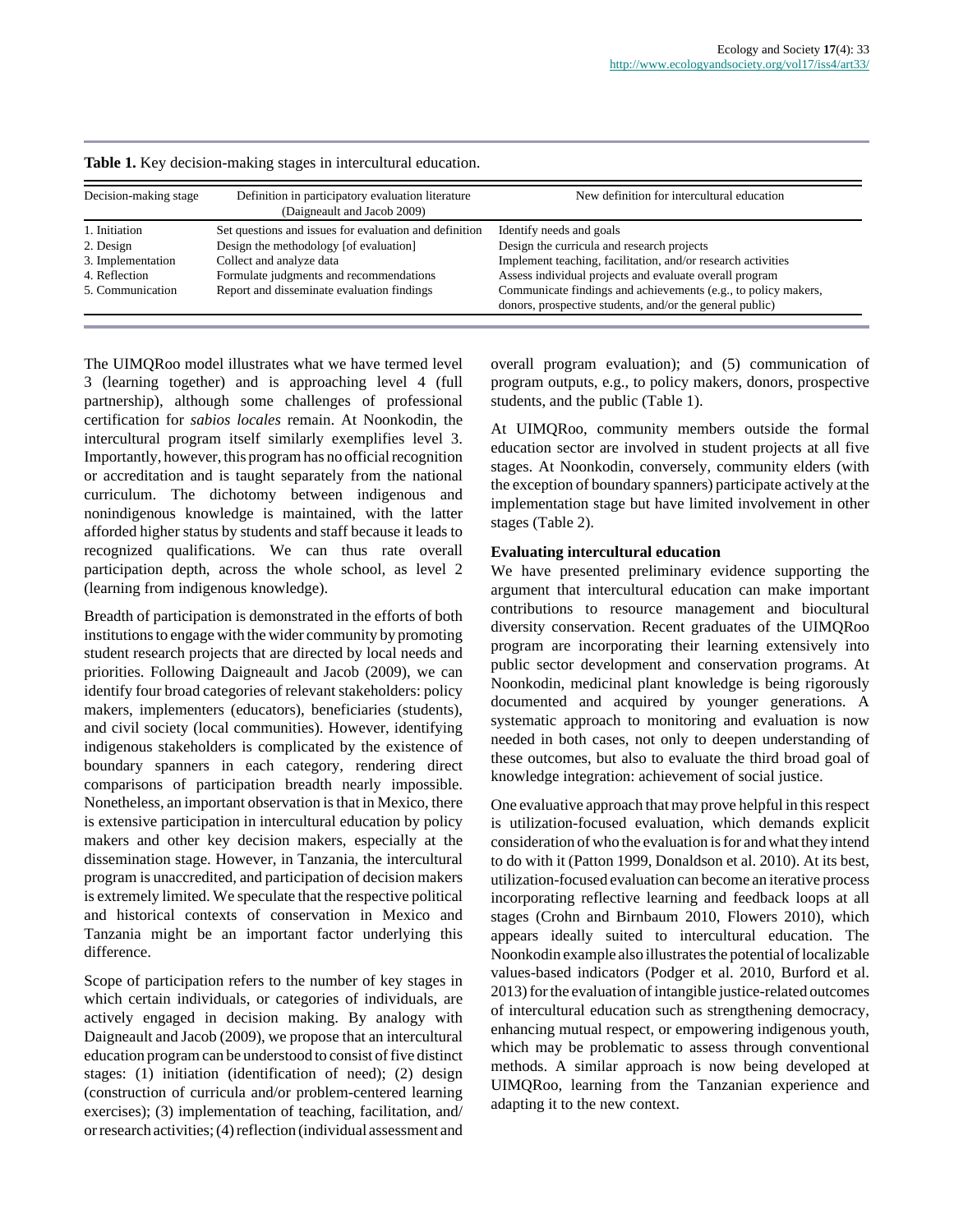|           | Table 2. Qualitative description of participation by indigenous stakeholders in students' field research projects in Mexico and |  |  |  |
|-----------|---------------------------------------------------------------------------------------------------------------------------------|--|--|--|
| Tanzania. |                                                                                                                                 |  |  |  |

| Decision-making stage                                                                 | Intercultural Maya University of Quintana Roo, Mexico                                                                                                                                                                                                                                                                                                                     | Noonkodin Secondary School, Tanzania                                                                                                                                                                                                                                                                                               |
|---------------------------------------------------------------------------------------|---------------------------------------------------------------------------------------------------------------------------------------------------------------------------------------------------------------------------------------------------------------------------------------------------------------------------------------------------------------------------|------------------------------------------------------------------------------------------------------------------------------------------------------------------------------------------------------------------------------------------------------------------------------------------------------------------------------------|
| 1. Initiation (identification of<br>needs and goals)                                  | Student projects are initiated collaboratively by Maya<br>community members (both within and outside the formal<br>education system) and students, focusing on local needs<br>and priorities                                                                                                                                                                              | Student projects are initiated collaboratively by Maasai<br>community members (within the formal education system<br>only), visiting interns, and students, toward the global goal of<br>biocultural diversity conservation                                                                                                        |
| 2. Design of research                                                                 | A participatory approach is taken, allowing for input from<br>community members (within and outside the formal<br>education system) and students, focusing on local needs<br>and priorities                                                                                                                                                                               | Research methods are selected by two Maasai staff members<br>in boundary spanner roles (part-time project coordinator and<br>full-time environmental studies teacher) in consultation with<br>visiting interns                                                                                                                     |
| 3. Implementation of research                                                         | Community members (within and outside the formal<br>education system) act as key informants and guide the<br>implementation of student research projects                                                                                                                                                                                                                  | The project coordinator and environmental studies teacher<br>(see above) assist students with data collection and analysis.<br>Community members outside the formal education system, e.<br>g., Maasai herbalists, act as key informants but do not<br>provide implementation advice                                               |
| 4. Reflection (individual<br>project assessment and/or<br>overall program evaluation) | Community members (within and outside the formal<br>education system) and <i>sabios locales</i> , who have equivalent<br>status to formally trained faculty, participate in assessing<br>the individual research projects                                                                                                                                                 | Individual research projects are assessed by the<br>environmental studies teacher; values-based indicators for<br>program evaluation are selected by a visiting intern after<br>consultation with the project coordinator                                                                                                          |
| 5. Communication of findings<br>and achievements                                      | Diverse stakeholders within the wider community (which<br>includes local rural community members, sabios locales,<br>the university, government and nongovernmental<br>organization funders of projects, and professionals with<br>relevant expertise) are all involved, as appropriate, in<br>disseminating research findings and applying them to<br>practical problems | Very limited dissemination to date; the head teacher of the<br>school (also ethnically Maasai, i.e., a boundary spanner) is<br>planning to present evaluation findings at a forthcoming<br>regional education conference, which may open up new<br>opportunities for engagement with policy makers at local and<br>national levels |

# **CONCLUSION**

We have highlighted several important features of intercultural education in indigenous communities that were not previously described. We have developed and shown the usefulness of a ladder that indicates different levels of indigenous participation in education. In its optimal form, intercultural education exemplifies the deepest level of participation, namely full partnership, which constitutes a new development in the evolution of relations between indigenous and nonindigenous communities within the educational realm. Full partnership entails the dissolution of dichotomies between the indigenous and the nonindigenous (e.g., through problembased learning that generates new knowledge to meet common goals). Other important dimensions of participation are its scope (i.e., the number of key project stages in which a particular stakeholder group is participating), and its breadth, or stakeholder diversity.

This conceptual framework provides a means of comparing participation across very different contexts, from a large stateand federally funded university in Mexico to an unaccredited program led by a small nongovernmental organization in Tanzania. Participation theory can thus provide a bridge between conservation and development in Africa and Latin America, opening up new vistas for future research. Although policy makers in Africa have much to learn from the Latin American experience of bringing intercultural education into the mainstream, there are also lessons to be learned from Africa, as illustrated by the transfer of values-based evaluation from Tanzania to Mexico.

We have linked three distinct goals of knowledge integration (Bohensky and Maru 2011) to intercultural education: adaptive co-management, biocultural diversity conservation, and social justice. Our provisional findings suggest that at least two of these were achieved in the projects studied, although a systematic approach to evaluation is now required.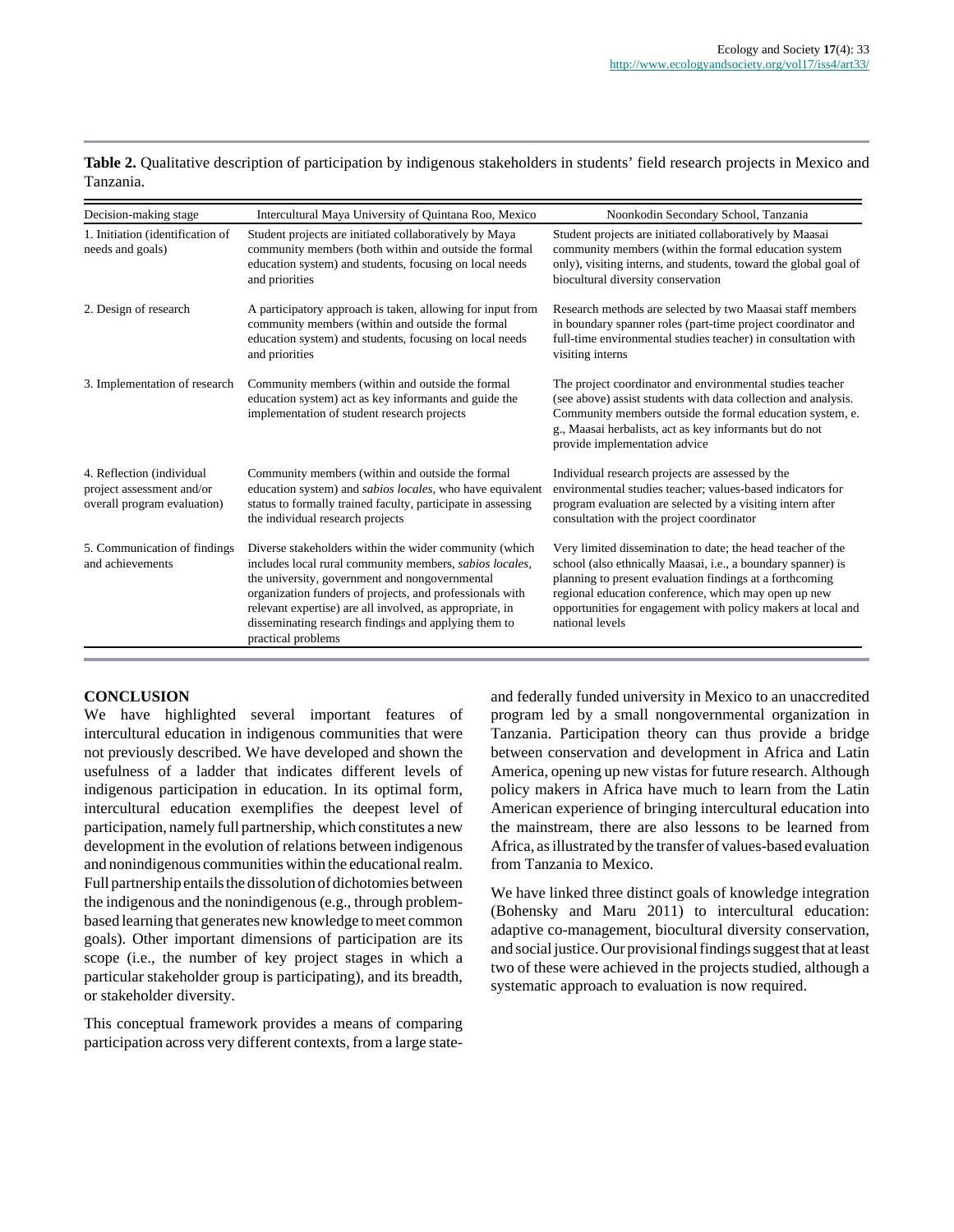*Responses to this article can be read online at:* [http://www.ecologyandsociety.org/issues/responses.](http://www.ecologyandsociety.org/issues/responses.php/5250) [php/5250](http://www.ecologyandsociety.org/issues/responses.php/5250)

## **Acknowledgments:**

*We thank the organizers of the 2010 Tropical Conservation and Development Conference at the University of Florida for fostering this productive collaboration. We also acknowledge the patient mentoring of the guest editors of this special feature and the helpful suggestions provided by anonymous reviewers. We are grateful to Sam van Boeckel, Naomi Becht, W. Jo-An Ho, Musa Kamaika, Maartje Melse, Grosper Mollel, Leboy Oltimbau, Kephas Ndiamasi, Charley Nussey, Professor Lori Stanley, and Jona Walk for their substantial contributions to the Intercultural Education Research Programme at Noonkodin Secondary School, Eluwai, Tanzania, which inspired Gemma Burford's conference presentation and the original draft of this article.*

#### **LITERATURE CITED**

Adams, J. S., and T. O. McShane. 1992. *The myth of wild Africa: conservation without illusion.* W. W. Norton, New York, New York, USA.

Agrawal, A. 1995. Dismantling the divide between indigenous and scientific knowledge. *Development and Change* 26 (3):413-439. [http://dx.doi.org/10.1111/j.1467-7660.1995.tb00560.](http://dx.doi.org/10.1111/j.1467-7660.1995.tb00560.x) [x](http://dx.doi.org/10.1111/j.1467-7660.1995.tb00560.x)

Aguilar Pérez, M. G., and Ortega Pérez. 2008. *Razonamiento y aprendizaje en educación superior: estudio de caso.* Plaza y Valdés, Madrid, Spain.

Aikman, S. 1997. Interculturality and intercultural education: a challenge for democracy. *International Review of Education* 43(5-6):463-479. <http://dx.doi.org/10.1023/A:1003042105676>

Aikman, S. 1998. Towards an intercultural participatory approach to learning for the Harakmbut. *International Journal of Educational Development* 18(3):197-206. [http://dx.doi.](http://dx.doi.org/10.1016/S0738-0593(98)00032-7) [org/10.1016/S0738-0593\(98\)00032-7](http://dx.doi.org/10.1016/S0738-0593(98)00032-7)

Armitage, D., M. Marschke, and R. Plummer. 2008. Adaptive co-management and the paradox of learning. *Global Environmental Change* 18(1):86-98. [http://dx.doi.org/10.1016/](http://dx.doi.org/10.1016/j.gloenvcha.2007.07.002) [j.gloenvcha.2007.07.002](http://dx.doi.org/10.1016/j.gloenvcha.2007.07.002)

Arnold, J. S., and M. Fernandez-Gimenez. 2007. Building social capital through participatory research: an analysis of collaboration on Tohono O'odham tribal rangelands in Arizona. *Society and Natural Resources* 20(6):481-495. [http://](http://dx.doi.org/10.1080/08941920701337887) [dx.doi.org/10.1080/08941920701337887](http://dx.doi.org/10.1080/08941920701337887)

Arnstein, S. R. 1969. A ladder of citizen participation. *Journal of the American Institute of Planners* 35(4):216-224. [http://](http://dx.doi.org/10.1080/01944366908977225) [dx.doi.org/10.1080/01944366908977225](http://dx.doi.org/10.1080/01944366908977225)

Assies, W. 2008. Land tenure and tenure regimes in Mexico: an overview. *Journal of Agrarian Change* 8(1):33-63. [http://](http://dx.doi.org/10.1111/j.1471-0366.2007.00162.x) [dx.doi.org/10.1111/j.1471-0366.2007.00162.x](http://dx.doi.org/10.1111/j.1471-0366.2007.00162.x)

Ataöv, A., B. Brøgger, and J. M. Hildrum. 2010. An action research approach to the inclusion of immigrants in work life and local community life: preparation of a participatory realm. *Action Research* 8(3):237-265. [http://dx.doi.org/10.1177/14-](http://dx.doi.org/10.1177/1476750309335209) [76750309335209](http://dx.doi.org/10.1177/1476750309335209)

Becht, N. M., and J.-A. Ho. 2009. *The future of Maasai indigenous medicinal knowledge: an analysis of Noonkodin's Secondary School students' knowledge on medicinal plants compared to that of elderly traditional health professionals.* Internship report. University College Utrecht, Utrecht, The Netherlands.

Berkes, F., J. Colding, and C. Folke. 2000. Rediscovery of traditional ecological knowledge as adaptive management. *Ecological Applications* 10(5):1251-1262. [http://dx.doi.](http://dx.doi.org/10.1890/1051-0761(2000)010[1251:ROTEKA]2.0.CO;2) [org/10.1890/1051-0761\(2000\)010\[1251:ROTEKA\]2.0.CO;2](http://dx.doi.org/10.1890/1051-0761(2000)010[1251:ROTEKA]2.0.CO;2)

Biggs, S. 1989. *Resource-poor farmer participation in research: a synthesis of experiences from nine national agricultural research systems.* OFCOR Comparative Study 3. International Service for National Agricultural Research, The Hague, The Netherlands.

Bodeker, G., and G. Burford. 2008. Traditional knowledge and spas. Pages 414-431 *in* M. Cohen and G. Bodeker, editors. *Understanding the global spa industry: spa management.* Elsevier, Oxford, UK.

Bodnar, Y. 1990. Aproximación a la etnoeducación como elaboración teorica. *In Etnoeducación: conceptualización y ensayos.* Programa de Etnoeducación PRODIC, Ministry of Education, Bogota, Colombia.

Bohensky, E. L., and Y. Maru. 2011. Indigenous knowledge, science, and resilience: what have we learned from a decade of international literature on "integration"? *Ecology and Society* 16(4): 6.<http://dx.doi.org/10.5751/ES-04342-160406>

Boud, D., and G. Feletti. 1998. *The challenge of problembased learning.* Second edition. Routledge, London, UK.

Burford, G. 2002. *Linking healthcare and natural resource management: the ritual of olpul among Ilkisongo Maasai in Monduli District, Tanzania.* Dissertation. University of Kent, Canterbury, UK.

Burford, G., and L. Ole Ngila. 2006. Intercultural education in a Tanzanian secondary school. *COMPAS Magazine*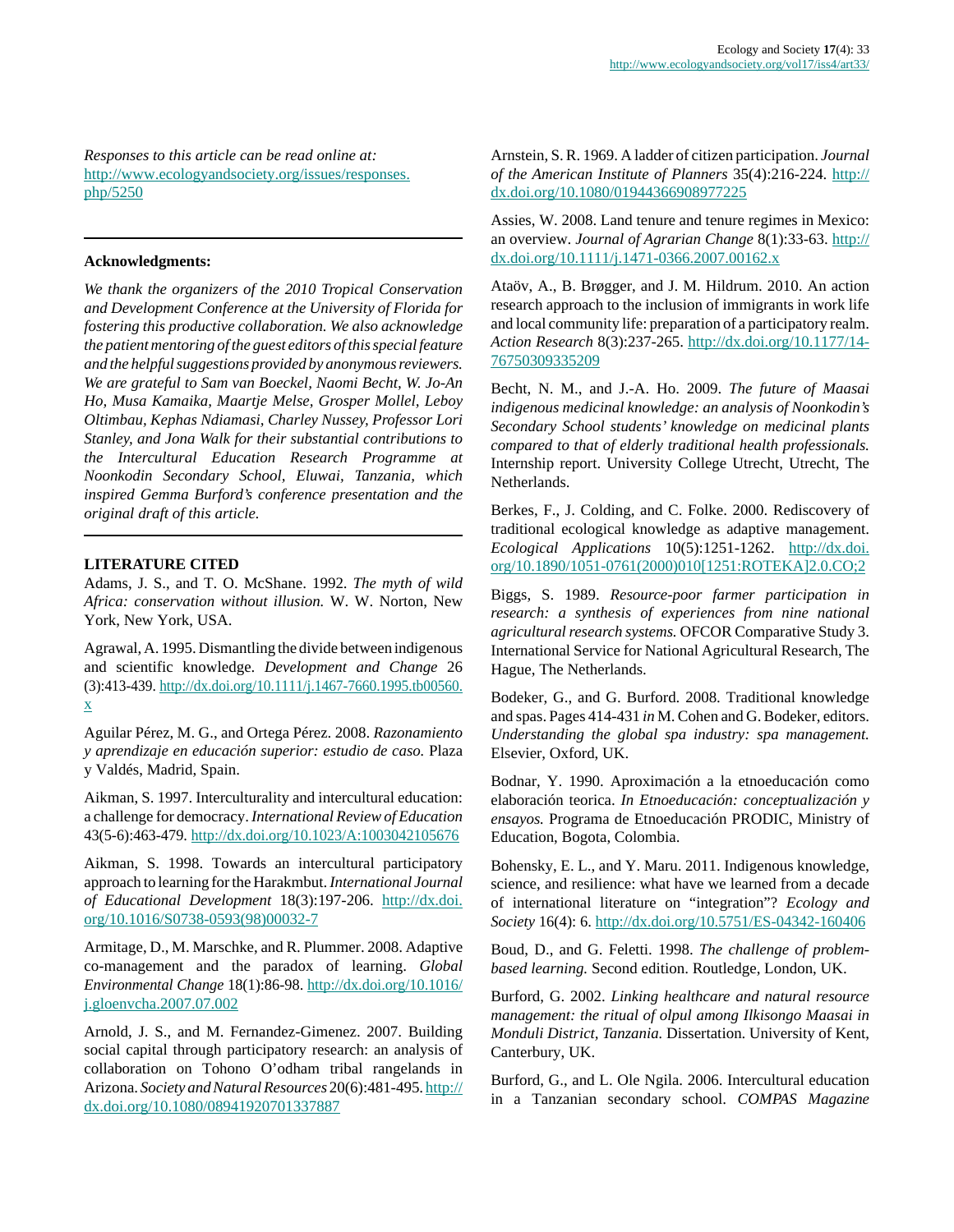10:15-17. [online] URL: [http://www.compasnet.org/afbeeldingen/](http://www.compasnet.org/afbeeldingen/Magazines/CM10/cm10_07.pdf) [Magazines/CM10/cm10\\_07.pdf](http://www.compasnet.org/afbeeldingen/Magazines/CM10/cm10_07.pdf).

Burford, G., L. Ole Ngila, and Y. Rafiki. 2003. Education, indigenous knowledge and globalisation. *Science in Africa* 21. [online] URL: [http://www.scienceinafrica.co.za/2003/march/](http://www.scienceinafrica.co.za/2003/march/ik.htm) [ik.htm.](http://www.scienceinafrica.co.za/2003/march/ik.htm)

Burford, G., I. Velasco, S. Janousková, M. Zahradnik, T. Hak, D. Podger, G. Piggot, and M. K. Harder. 2013. Field trials of a novel toolkit for evaluating 'intangible' values-related dimensions of projects. *Evaluation and Program Planning* 36 (1), *in press.* <http://dx.doi.org/10.1016/j.evalprogplan.2012.04.005>

Campbell, B., and L. Marshall. 2003. Re-presenting indigenous knowledges: learning about or learning from? *International Journal of Learning* 10:2373-2384.

Carignan, N., R. G. Pourdavood, L. C. King, and N. Feza. 2005. Social representations of diversity: multi/intercultural education in a South African urban school. *Intercultural Education* 16(4):381-393. [http://dx.doi.org/10.1080/146759-](http://dx.doi.org/10.1080/14675980500304371) [80500304371](http://dx.doi.org/10.1080/14675980500304371)

Casillas-Muñoz, M. L., and L. S. Villar. 2006. *Universidad intercultural: modelo educativo.* Coordinación General de Educación Intercultural y Bilingüe, Mexico City, Mexico.

Castleden, H., T. Garvin, and Huu-ay-aht First Nation. 2008 Modifying Photovoice for community-based participatory Indigenous research. *Social Science and Medicine* 66 (6):1393-1405. <http://dx.doi.org/10.1016/j.socscimed.2007.11.030>

Chambers, R. 1997. *Whose reality counts? Putting the first last.* Intermediate Technology, London, UK.

Cornwall, A., and R. Jewkes. 1995. What is participatory research? *Social Science and Medicine* 41(12):1667-1676. [http://dx.doi.org/10.1016/0277-9536\(95\)00127-S](http://dx.doi.org/10.1016/0277-9536(95)00127-S)

Cousins, J. B., J. J. Donohue, and G. A. Bloom. 1996. Collaborative evaluation in North America: evaluators' selfreported opinions, practices and consequences. *Evaluation Practice* 17(3):207-226. [http://dx.doi.org/10.1177/1098214-](http://dx.doi.org/10.1177/109821409601700302) [09601700302](http://dx.doi.org/10.1177/109821409601700302)

Cousins, J. B., and E. Whitmore. 1998. Framing participatory evaluation. *New Directions for Evaluation* 80:5-23.

Crishna, B. 2007. Participatory evaluation (I) — sharing lessons from fieldwork in Asia. *Child: Care, Health and Development* 33:217-223. [http://dx.doi.org/10.1111/](http://dx.doi.org/10.1111/j.1365-2214.2006.00657.x) [j.1365-2214.2006.00657.x](http://dx.doi.org/10.1111/j.1365-2214.2006.00657.x)

Crohn, K., and M. Birnbaum. 2010. Environmental education evaluation: time to reflect, time for change. *Evaluation and Program Planning* 33(2):155-158. [http://dx.doi.org/10.1016/](http://dx.doi.org/10.1016/j.evalprogplan.2009.07.004) [j.evalprogplan.2009.07.004](http://dx.doi.org/10.1016/j.evalprogplan.2009.07.004)

Cross, M. 2004. Institutionalising campus diversity in South African higher education: review of diversity scholarship and diversity education. *Higher Education* 47(4):387-410. [http://](http://dx.doi.org/10.1023/B:HIGH.0000020854.04852.80) [dx.doi.org/10.1023/B:HIGH.0000020854.04852.80](http://dx.doi.org/10.1023/B:HIGH.0000020854.04852.80)

Daigneault, P.-M., and S. Jacob. 2009. Toward accurate measurement of participation: rethinking the conceptualization and operationalization of participatory evaluation. *American Journal of Evaluation* 30(3):330-348. [http://dx.doi.](http://dx.doi.org/10.1177/1098214009340580) [org/10.1177/1098214009340580](http://dx.doi.org/10.1177/1098214009340580)

de Janvry, A., M. Fafchamps, and E. Sadoulet. 1991. Peasant household behaviour with missing markets: some paradoxes explained. *Economic Journal* 101(409):1400-1417. [http://dx.](http://dx.doi.org/10.2307/2234892) [doi.org/10.2307/2234892](http://dx.doi.org/10.2307/2234892)

Donaldson, S. I., M. Q. Patton, D. M. Fetterman, and M. Scriven. 2010. The 2009 Claremont Debates: the promise and pitfalls of utilization-focused and empowerment evaluation. *Journal of MultiDisciplinary Evaluation* 6(13):15-57.

Ellen, R. 1998. Response to Paul Sillitoe, "The development of indigenous knowledge: a new applied anthropology". *Current Anthropology* 39(2):238-239.

Ellis, E. A., and L. Porter-Bolland. 2008. Is community-based forest management more effective than protected areas?: A comparison of land use/land cover change in two neighboring study areas of the Central Yucatan Peninsula, Mexico. *Forest Ecology and Management* 256(11):1971-1983. [http://dx.doi.](http://dx.doi.org/10.1016/j.foreco.2008.07.036) [org/10.1016/j.foreco.2008.07.036](http://dx.doi.org/10.1016/j.foreco.2008.07.036)

Fine, L. 2008. *The legacy of national parks: community-based conservation in Tanzania and Zimbabwe.* Undergraduate thesis. Boston University Academy, Boston, Massachusetts, USA. [online] URL: [http://www.lulu.com/items/](http://www.lulu.com/items/volume_63/2491000/2491737/1/print/leah_fine.pdf) [volume\\_63/2491000/2491737/1/print/leah\\_fine.pdf.](http://www.lulu.com/items/volume_63/2491000/2491737/1/print/leah_fine.pdf)

FitzGerald, J. R. S. 2008. The last of the Maasai in northern Tanzania? Redefining cultural identity. Dissertation. Oxford Brookes University, Oxford, UK.

Flowers, A. B. 2010. Blazing an evaluation pathway: lessons learned from applying utilization-focused evaluation to a conservation education program. *Evaluation and Program Planning* 33(2):165-171. [http://dx.doi.org/10.1016/j.](http://dx.doi.org/10.1016/j.evalprogplan.2009.07.006) [evalprogplan.2009.07.006](http://dx.doi.org/10.1016/j.evalprogplan.2009.07.006)

Rodríguez Gabarrón, L., and L. Hernández Landa. 1994. *Investigación participativa.* Cuadernos Metodológicos 10. Centro de Investigaciones Sociológicas, Madrid, Spain.

García, M. E. 2005. *Making indigenous citizens: identities, education, and multicultural development in Peru.* Stanford University Press, Stanford, California, USA.

Geoghegan, J., S. Cortina Villar, P. Klepeis, P. Macario Mendoza, Y. Ogneva-Himmelberger, R. R. Chowdhury, B. L.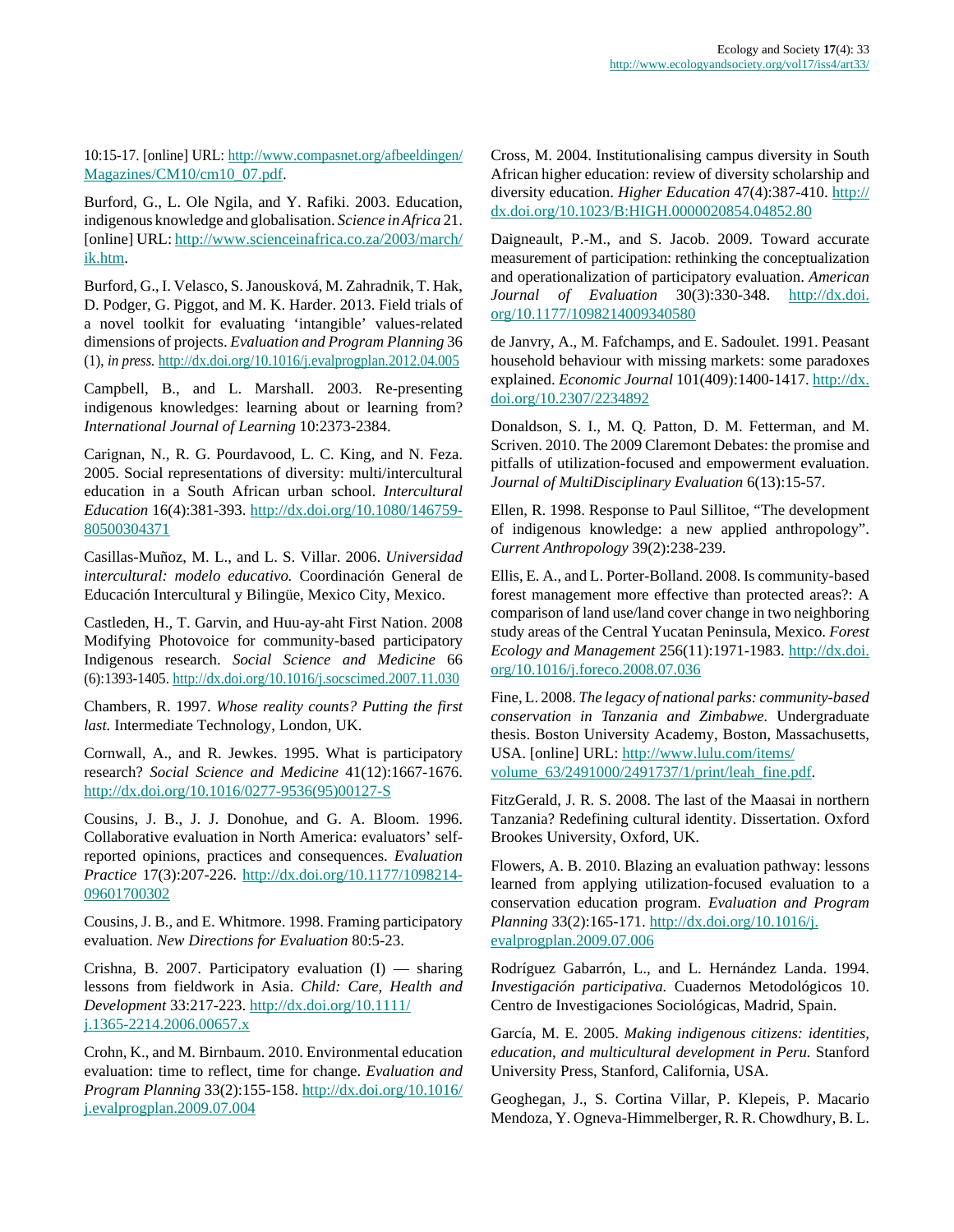Turner II, and C. Vance. 2001. Modeling tropical deforestation in the southern Yucatan peninsular region: comparing survey and satellite data. *Agriculture, Ecosystems and Environment* 85(1-3):25-46. [http://dx.doi.org/10.1016/S0167-8809\(01\)00201-8](http://dx.doi.org/10.1016/S0167-8809(01)00201-8)

Gibbons, M., C. Limoges, H. Norwotony, S. Schwarzman, P. Scott, and M. Trow. 1994. *The new production of knowledge: the dynamics of science and research in contemporary societies.* Sage, London, UK.

Gliessman, S. R. 2007. *Agroecology: the ecology of sustainable food systems.* Second edition. CRC Press, Boca Raton, Florida, USA.

Goldman, M. 2001. *Partitioned nature, privileged knowledge: community based conservation in the Maasai ecosystem, Tanzania.* Environmental Governance in Africa Working Paper 3. World Resources Institute, Washington, D.C., USA. [online] URL: [http://pdf.wri.org/eaa\\_wp3.pdf](http://pdf.wri.org/eaa_wp3.pdf).

Gundara, J. S. 2000. *Interculturalism, education and inclusion.* Paul Chapman, London, UK.

Håkansson, A.-K. 2001. *Roots of life: cultural diversity for sustainable development. An indigenous approach.* Narva-Tryckeriet, Stockholm, Sweden.

Hanley, B., J. Bradburn, M. Barnes, C. Evans, H. Goodare, M. Kelson, A. Kent, S. Oliver, S. Thomas, and J. Wallcraft. 2004. *Involving the public in NHS, public health, and social care research: briefing notes for researchers.* Second edition. INVOLVE, Eastleigh, UK. [online] URL: [http://www.](http://www.twocanassociates.co.uk/perch/resources/files/Briefing%20Note%20Final_dat(2).pdf) [twocanassociates.co.uk/perch/resources/files/Briefing%20Note%](http://www.twocanassociates.co.uk/perch/resources/files/Briefing%20Note%20Final_dat(2).pdf) [20Final\\_dat\(2\).pdf](http://www.twocanassociates.co.uk/perch/resources/files/Briefing%20Note%20Final_dat(2).pdf).

Hart, A., E. Maddison, and D. Wolff. 2007. Introduction. Pages 3-7 *in* A. Hart, E. Maddison, and D. Wolff, editors. *Community-university partnerships in practice.* National Institute of Adult Continuing Education, Leicester, UK.

Hart, R. A. 1992. *Children's participation: from tokenism to citizenship.* UNICEF International Child Development Centre, Florence, Italy. [online] URL: [http://www.unicef-irc.](http://www.unicef-irc.org/publications/100) [org/publications/100.](http://www.unicef-irc.org/publications/100)

Hodgson, D. L. 2005. *The church of women: gendered encounters between Maasai and missionaries.* Indiana University Press, Bloomington, Indiana, USA.

Honeyman, C. A. 2010. Social responsibility and community development: lessons from the Sistema de Aprendizaje Tutorial in Honduras. *International Journal of Educational Development* 30(6):599-613. [http://dx.doi.org/10.1016/j.](http://dx.doi.org/10.1016/j.ijedudev.2010.02.004) [ijedudev.2010.02.004](http://dx.doi.org/10.1016/j.ijedudev.2010.02.004)

Bradbury-Huang, H. 2010. What is good action research?: Why the resurgent interest? *Action Research* 8(1):93-109. <http://dx.doi.org/10.1177/1476750310362435>

Igoe, J. 2010. The spectacle of nature in the global economy of appearances: anthropological engagements with the spectacular mediations of transnational conservation. *Critique of Anthropology* 30(4):375-397. [http://dx.doi.org/10.1177/0-](http://dx.doi.org/10.1177/0308275X10372468) [308275X10372468](http://dx.doi.org/10.1177/0308275X10372468)

Igoe, J., and B. Croucher. 2007. Conservation, commerce, and communities: the story of community-based wildlife management areas in Tanzania's northern tourist circuit. *Conservation and Society* (5)5:534-561.

Ivaska, A. M. 2004. "Anti-mini militants meet modern misses": urban style, gender, and the politics of "national culture" in 1960s Dar es Salaam, Tanzania. Pages 104-124 *in* J. M. Allman, editor. *Fashioning Africa: power and the politics of dress.* Indiana University Press, Bloomington, Indiana, USA.

Kainer, K. A., M. L. DiGiano, A. E. Duchelle, L. H. O. Wadt, E. Bruna, and J. L. Dain. 2009. Partnering for greater success: local stakeholders and research in tropical biology and conservation. *Biotropica* 41(5):555-562. [http://dx.doi.](http://dx.doi.org/10.1111/j.1744-7429.2009.00560.x) [org/10.1111/j.1744-7429.2009.00560.x](http://dx.doi.org/10.1111/j.1744-7429.2009.00560.x)

Klooster, D. J. 2002. Toward adaptive community forest management: integrating local forest knowledge with scientific forestry. *Economic Geography* 78(1):43-70. [http://](http://dx.doi.org/10.1111/j.1944-8287.2002.tb00175.x) [dx.doi.org/10.1111/j.1944-8287.2002.tb00175.x](http://dx.doi.org/10.1111/j.1944-8287.2002.tb00175.x)

Laing, S., and E. Maddison. 2007. The Cupp model in context. Pages 8-20 *in* A. Hart, E. Maddison, and D. Wolff, editors. *Community-university partnerships in practice.* National Institute of Adult Continuing Education, Leicester, UK.

MacLean, S., D. Warr, and P. Pyett. 2009. Was it good for you too? Impediments to conducting university-based collaborative research with communities experiencing disadvantage. *Australian and New Zealand Journal of Public Health* 33 (5):407-412. [http://dx.doi.org/10.1111/j.1753-6405.2009.00420.](http://dx.doi.org/10.1111/j.1753-6405.2009.00420.x) [x](http://dx.doi.org/10.1111/j.1753-6405.2009.00420.x)

Maffi, L., editor. 2001. *On biocultural diversity: linking language, knowledge and the environment.* Smithsonian Institution Press, Washington, D.C., USA.

Maffi, L., and E. Woodley. 2010. *Biocultural diversity conservation: a global sourcebook.* Earthscan, London, UK.

Martin, G. J. 2004. *Ethnobotany: a methods manual.* Earthscan, London, UK.

McCabe, J. T. 2003. Sustainability and livelihood diversification among the Maasai of northern Tanzania. *Human Organization* (2):100-111.

Moller, H., F. Berkes, P. O. Lyver, and M. Kislalioglu. 2004. Combining science and traditional ecological knowledge: monitoring populations for co-management. *Ecology and*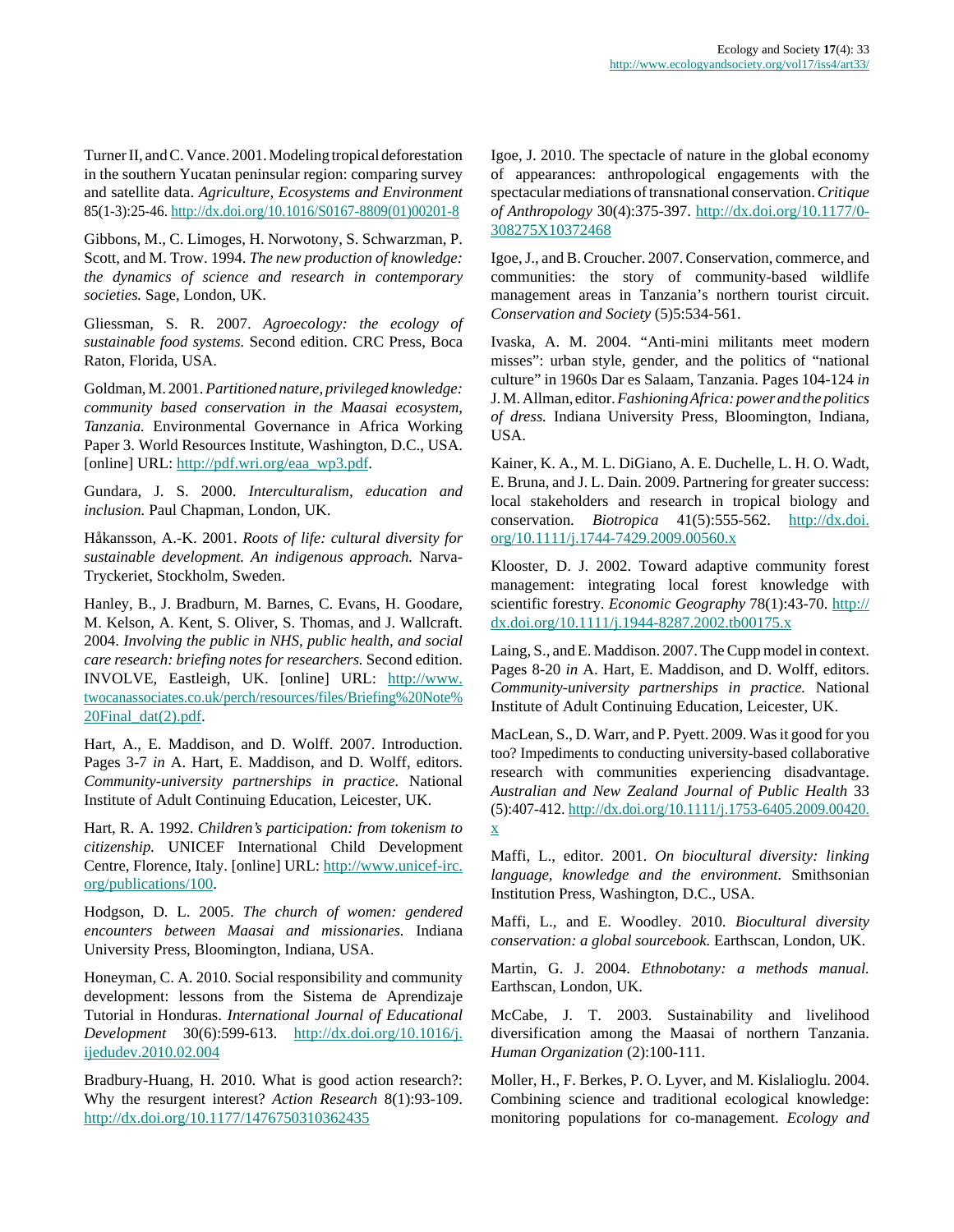*Society* 9(3): 2. [online] URL: [http://www.ecologyandsociety.](http://www.ecologyandsociety.org/vol9/iss3/art2/) [org/vol9/iss3/art2/](http://www.ecologyandsociety.org/vol9/iss3/art2/).

Murphy-Graham, E. 2007. Promoting participation in public life through secondary education: evidence from Honduras. *Prospects: Quarterly Review of Comparative Education* 37 (1):95-111. <http://dx.doi.org/10.1007/s11125-007-9013-2>

Naylor, P.-J., J. Wharf-Higgins, L. Blair, L. Green, and B. O'Connor. 2002. Evaluating the participatory process in a community-based heart health project. *Social Science and Medicine* 55(7):1173-1187. [http://dx.doi.org/10.1016/S0277-9536](http://dx.doi.org/10.1016/S0277-9536(01)00247-7) [\(01\)00247-7](http://dx.doi.org/10.1016/S0277-9536(01)00247-7)

Ndagala, D. K. 1982. 'Operation Imparnati': the sedentarization of the pastoral Maasai in Tanzania. *Nomadic Peoples* 10:28-39. [online] URL: [http://cnp.nonuniv.ox.ac.uk/](http://cnp.nonuniv.ox.ac.uk/pdf/NP_journal_back_issues/Operation_Impartnati_DK_Ndagala.pdf) [pdf/NP\\_journal\\_back\\_issues/Operation\\_Impartnati\\_DK\\_Ndagala.](http://cnp.nonuniv.ox.ac.uk/pdf/NP_journal_back_issues/Operation_Impartnati_DK_Ndagala.pdf) [pdf](http://cnp.nonuniv.ox.ac.uk/pdf/NP_journal_back_issues/Operation_Impartnati_DK_Ndagala.pdf).

Ninnes, P. 2000. Representations of indigenous knowledges in secondary school science textbooks in Australia and Canada. *International Journal of Science Education* 22 (6):603-617. <http://dx.doi.org/10.1080/095006900289697>

Ojating, I. 1997. Folklore and conservation in Nigeria: using PRA to learn from the elders. *PLA Notes* 28:22-24. [online] URL: [http://www.planotes.org/documents/plan\\_02805.PDF](http://www.planotes.org/documents/plan_02805.PDF).

Patton, M. Q. 1999. *Utilization-focused evaluation in Africa.* Training sessions delivered to the inaugural conference of the African Evaluation Association, 13-17 September 1999, Nairobi, Kenya. [online] URL: [http://preval.org/documentos/00552.](http://preval.org/documentos/00552.pdf) [pdf](http://preval.org/documentos/00552.pdf).

Patton, M. Q. 2008. *Utilization-focused evaluation: the new century text.* Fourth edition. Sage, Thousand Oaks, California, USA.

Pedota, L. 2011. Indigenous intercultural universities in Latin America: interpreting interculturalism in Mexico and Bolivia. Thesis. Loyola University, Chicago, Illinois, USA. [online] URL: [http://ecommons.luc.edu/luc\\_theses/516](http://ecommons.luc.edu/luc_theses/516).

Pérez Tamayo, R. 1998. ¿*Existe él método científico? Historia y realidad.* Third edition. Fondo de Cultura Económica, Mexico City, Mexico. [online] URL: [http://bibliotecadigital.](http://bibliotecadigital.ilce.edu.mx/sites/ciencia/volumen3/ciencia3/161/html/metodo.html) [ilce.edu.mx/sites/ciencia/volumen3/ciencia3/161/html/metodo.](http://bibliotecadigital.ilce.edu.mx/sites/ciencia/volumen3/ciencia3/161/html/metodo.html) [html](http://bibliotecadigital.ilce.edu.mx/sites/ciencia/volumen3/ciencia3/161/html/metodo.html).

Peterson, J. C. 2010. CBPR in Indian Country: tensions and implications for health communication. *Health Communication* 25(1):50-60.<http://dx.doi.org/10.1080/10410230903473524>

Podger, D., G. Piggot, M. Zahradnik, S. Janousková, I. Velasco, T. Hak, A. Dahl, A. Jimenez, and M. K. Harder. 2010. The Earth Charter and the ESDinds Initiative: developing indicators and assessment tools for civil society organisations to examine the values dimensions of sustainability projects. *Journal of Education for Sustainable Development* 4 (2):297-305. <http://dx.doi.org/10.1177/097340821000400219>

Powers, J., S. A. Cumbie, and D. Weinert. 2006. Lessons learned through the creative and iterative process of community-based participatory research. *International Journal of Qualitative Methods* 5(2):120-130.

Primack, R. B., D. Bray, H. A. Galletti, and I. Ponciano, editors. 1999. *La selva Maya, conservación y desarrollo.* Siglo XXI Editores, Mexico City, Mexico.

Reed, M. S., and A. J. Dougill. 2002. Participatory selection process for indicators of rangeland condition in the Kalahari. *Geographical Journal* 168:224-234.

Romero, C., and M. Peña-Claros. 2009. Beyond tropical forests adoption: contextualizing conservation strategies. *Biotropica* 41(6):653-655. [http://dx.doi.org/10.1111/](http://dx.doi.org/10.1111/j.1744-7429.2009.00582.x) [j.1744-7429.2009.00582.x](http://dx.doi.org/10.1111/j.1744-7429.2009.00582.x)

Ruitenbeek, J., and C. Cartier. 2001. *The invisible wand: adaptive co-management as an emergent strategy in complex bio-economic systems.* Occasional Paper 34. Center for International Forestry Research, Bogor, Indonesia. [online] URL: [http://www.cifor.org/publications/pdf\\_files/OccPapers/](http://www.cifor.org/publications/pdf_files/OccPapers/OP-034.pdf) [OP-034.pdf.](http://www.cifor.org/publications/pdf_files/OccPapers/OP-034.pdf)

Sachedina, H. T. 2008. *Wildlife is our oil: conservation, livelihoods and NGOs in the Tarangire ecosystem, Tanzania.* Dissertation. University of Oxford, Oxford, UK. [online] URL: [http://african-environments.ouce.ox.ac.uk/pdf/sachedina\\_dphil.](http://african-environments.ouce.ox.ac.uk/pdf/sachedina_dphil.pdf) [pdf](http://african-environments.ouce.ox.ac.uk/pdf/sachedina_dphil.pdf).

Schmelkes, S. 2009. Intercultural universities in Mexico: progress and difficulties. *Intercultural Education* 20(1):5-17. <http://dx.doi.org/10.1080/14675980802700649>

Schmook, B., and C. Vance. 2009. Agricultural policy, market barriers, and deforestation: the case of Mexico´s southern Yucatán. *World Development* 37(5):1015-1025. [http://dx.doi.](http://dx.doi.org/10.1016/j.worlddev.2008.09.006) [org/10.1016/j.worlddev.2008.09.006](http://dx.doi.org/10.1016/j.worlddev.2008.09.006)

Schneider, L. 2006. The Maasai's new clothes: a developmentalist modernity and its exclusions. *Africa Today* 53(1):101-131. <http://dx.doi.org/10.1353/at.2006.0063>

Schroder, B. 2006. Native science, intercultural education and place-conscious education: an Ecuadorian example. *Educational Studies* 32(3):307-317. [http://dx.doi.](http://dx.doi.org/10.1080/03055690600845438) [org/10.1080/03055690600845438](http://dx.doi.org/10.1080/03055690600845438)

Scott, J. C. 1998. *Seeing like a state: how certain schemes to improve the human condition have failed.* Yale University Press, New Haven, Connecticut, USA.

Sillitoe, P. 1998. The development of indigenous knowledge: a new applied anthropology. *Current Anthropology* 39 (2):223-252. <http://dx.doi.org/10.1086/204722>